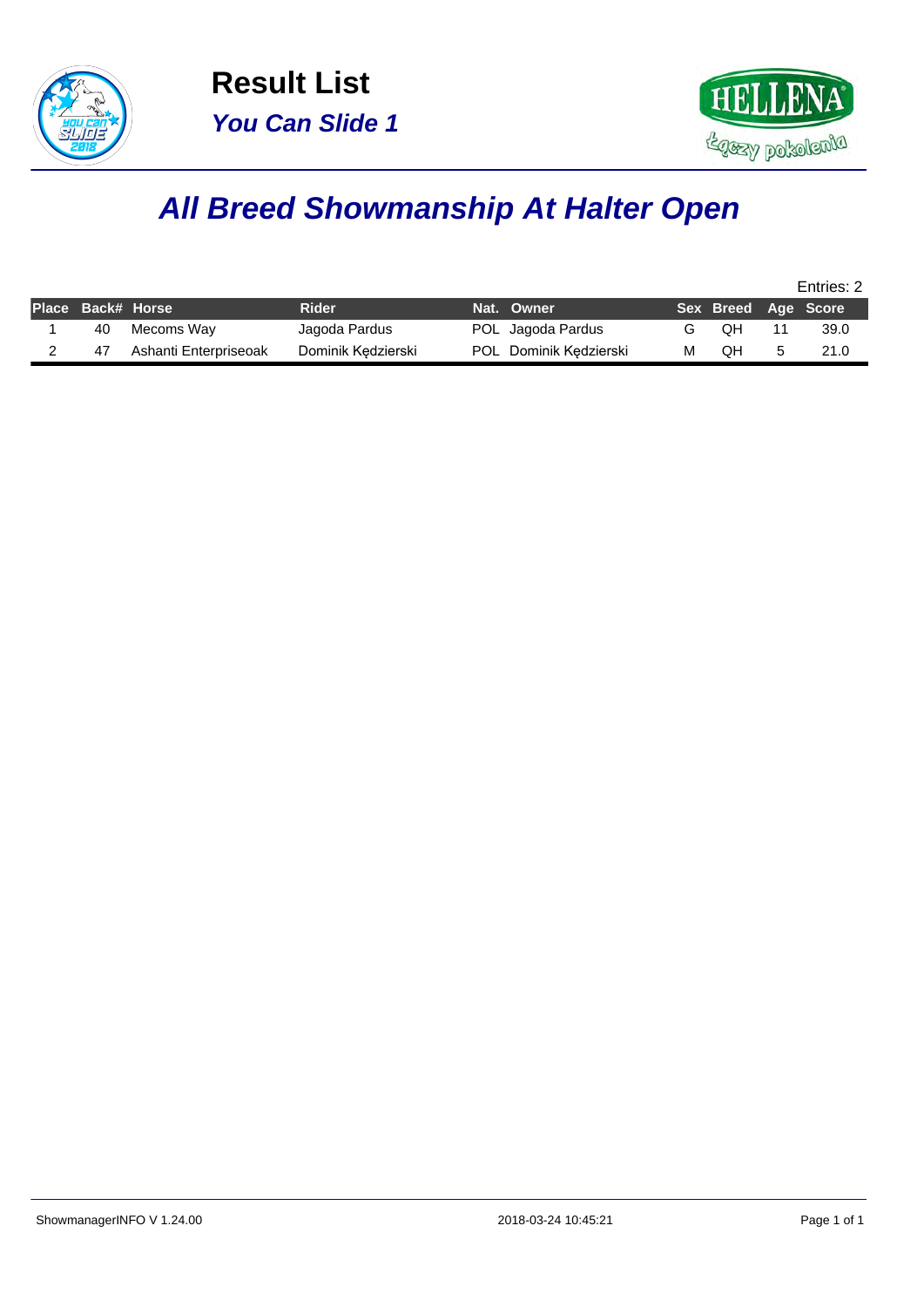



# **NRHA Novice Horse Open lvl 2**

|              |    |                            |                        |      |                            |   |           |                | Entries: 15 |
|--------------|----|----------------------------|------------------------|------|----------------------------|---|-----------|----------------|-------------|
| <b>Place</b> |    | Back# Horse                | <b>Rider</b>           |      | Nat. Owner                 |   | Sex Breed |                | Age Score   |
|              | 23 | <b>BMS Texas Star</b>      | Lukas Brucek           | CZE. | Marina Becker              | S | QH        | 4              | 73.0        |
| 2            | 41 | Hollywannashine            | Adrian Motyka          |      | POL Katarzyna Roleska      | G | QH        | 6              | 72.5        |
| 3            | 42 | <b>Showoff Spooks</b>      | Adrian Motyka          |      | POL Katarzyna Roleska      | S | QH        | 6              | 72.0        |
| 4            | 34 | <b>Guns At Nite</b>        | Bogdan Czarnik         |      | POL Agnieszka Olchawska    | S | QH        | $\overline{7}$ | 70.0        |
| 5            | 44 | PBRK Coco Doll             | Dorota Kuska           | POL. | Marika Wesolowska          | M | QH        | 8              | 69.5        |
| 6            | 16 | Surpriz Me Whiz Chex       | Rafal Dolata           | POL. | Wojciech Stachura          | S | QH        | 5              | 69.0        |
| 7            | 14 | Kam Blossom Heily          | Ewa Marek              | POL. | Oliwia Dudzik              | M | QH        | $\overline{7}$ | 68.5        |
| 8            | 33 | Tinselwood                 | Bogdan Czarnik         |      | POL Katarzyna Kaczmarek    | S | QH        | 9              | 68.0        |
| 9            | 28 | Spook Dun It All           | Kamil Ciok             |      | POL Andrzej Ciok           | G | QH        | 10             | 67.5        |
| 10           | 11 | Lean With Hollywhiz        | Natalia Remizova       |      | RUS Izabella Zarnawska     | S | QH        | 8              | 67.0        |
| 10           | 39 | Sparky Whiz BB             | Viktor Van Wijngaarden |      | POL Gerrit Van Wijngaarden | S | QH        | 4              | 67.0        |
| 12           | 40 | Mecoms Way                 | Jagoda Pardus          |      | POL Jagoda Pardus          | G | QH        | 11             | 65.0        |
|              | 24 | <b>Sugars Smart Player</b> | Lukas Brucek           | CZE. | Paula Siekanska            | S | QH        | 12             | 0           |
|              | 19 | <b>JM Junior Mega Rock</b> | Michal Palka           | POL  | Janusz Milek               | G | QH        | 4              | 0           |
|              | 25 | Taris Sweetandfrozen       | Yonatan Bar            | ISR. | Yonatan Bar                | G | QH        | 6              | 0           |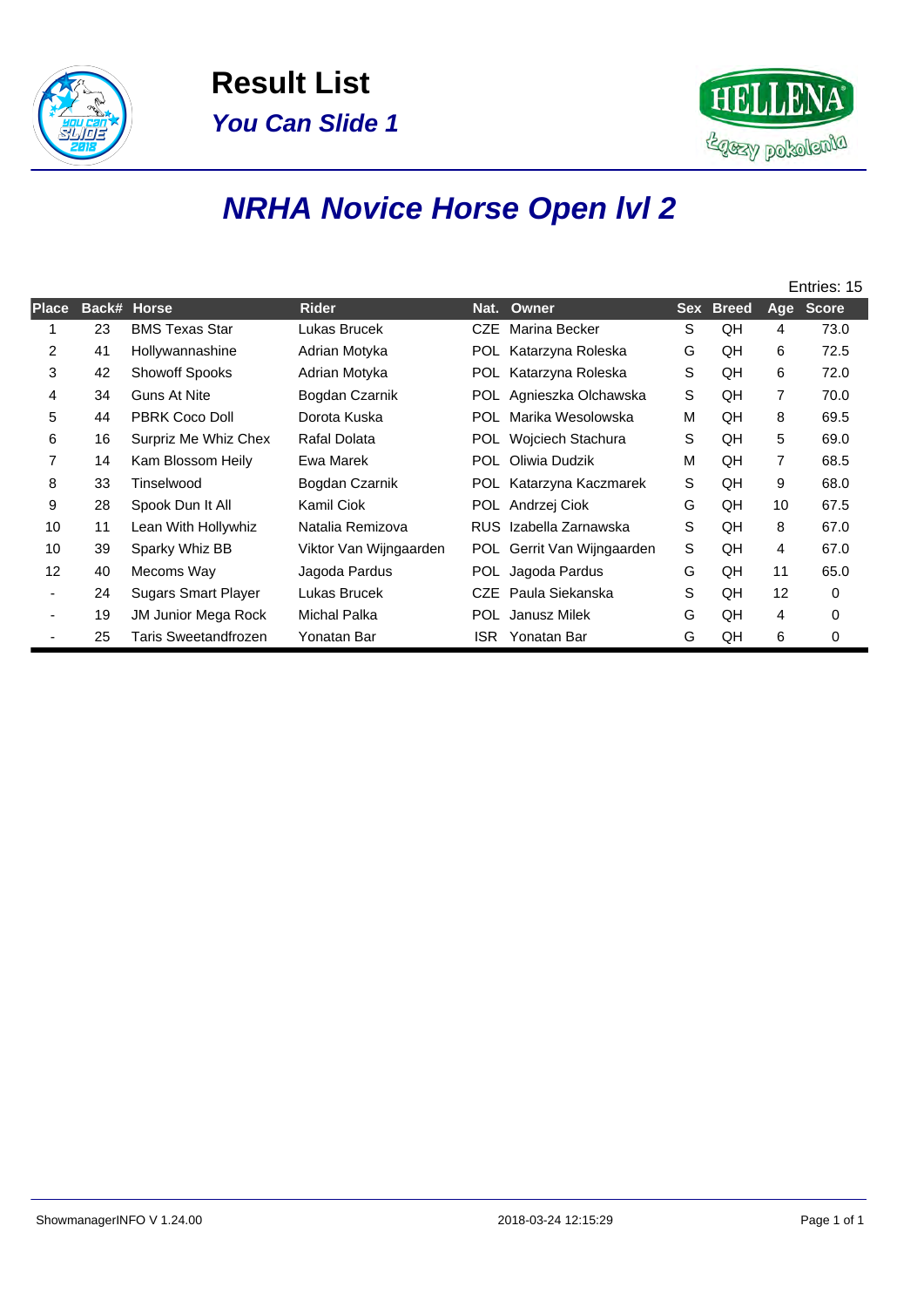



#### **All Breed Western Pleasure Amateur**

|                   |                     |                     |                         |                     | Entries: 2 |
|-------------------|---------------------|---------------------|-------------------------|---------------------|------------|
| Place Back# Horse |                     | <b>Rider</b>        | Nat. Owner              | Sex Breed Age Score |            |
| 38                | Casper Shining Moon | Barbora Spukova     | CZE Barbora Spukova     | OН                  |            |
| 34                | Guns At Nite        | Agnieszka Olchawska | POL Agnieszka Olchawska | OН                  |            |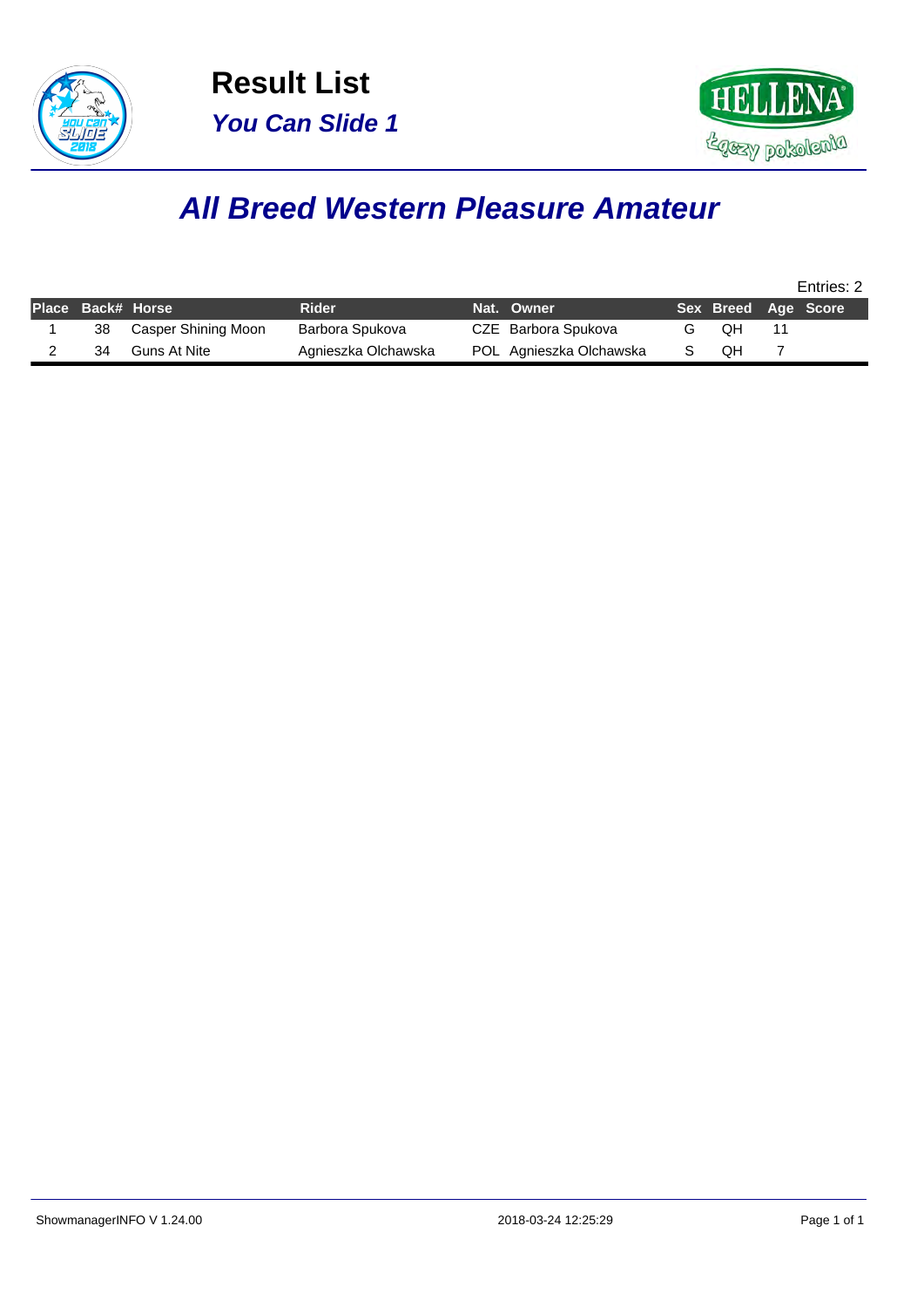



### **NRHA Youth 13&Under**

|   |    |                          |                  |            |                      |   |                     |    | Entries: 5 |
|---|----|--------------------------|------------------|------------|----------------------|---|---------------------|----|------------|
|   |    | Place Back# Horse        | <b>Rider</b>     | Nat. Owner |                      |   | Sex Breed Age Score |    |            |
|   | 9  | <b>Tejano Revolution</b> | Oliwia Mika      |            | POL Oliwia Mika      | G | QH                  | 9  | 68.5       |
|   | 20 | A Lot O Rima             | Marcel Dabrowski |            | POL Marcel Dabrowski | M | QH                  | 13 | 68.5       |
|   | 4  | Frostys Chic It          | Jan Michalski    |            | POL Jan Michalski    | G | QΗ                  | 12 | 68.0       |
|   | 40 | Mecoms Way               | Jagoda Pardus    |            | POL Jagoda Pardus    | G | QH                  |    | 67.0       |
| 5 | 22 | Hot Smokin Honey         | Weronika Bajer   |            | POL Sebastian Bajer  | м | QH                  | 8  | 66.0       |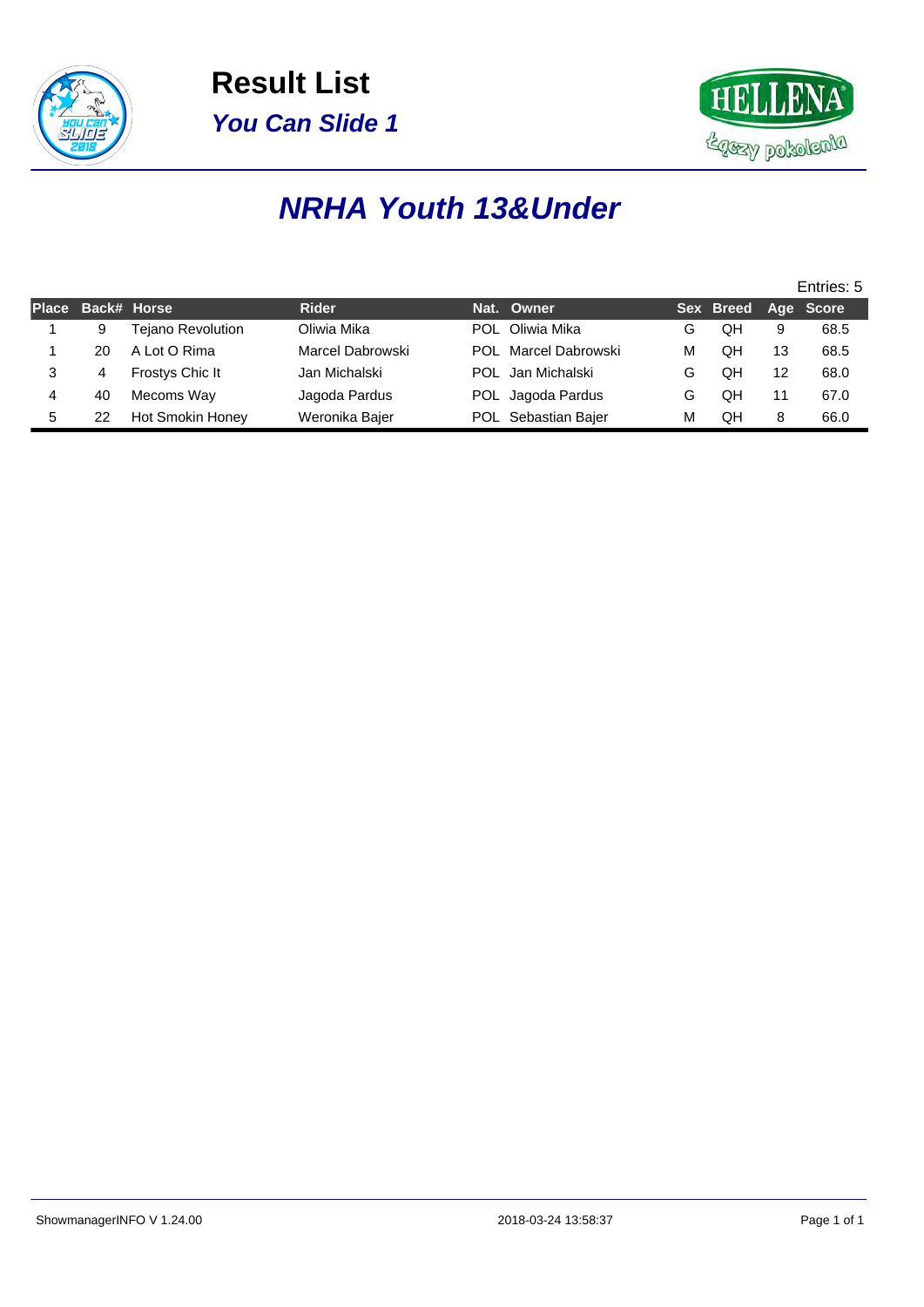



### **NRHA Youth 14-18**

|                          |    |                        |                   |     |                       |   |           |   | Entries: 6 |
|--------------------------|----|------------------------|-------------------|-----|-----------------------|---|-----------|---|------------|
| <b>Place</b>             |    | Back# Horse            | <b>Rider</b>      |     | Nat. Owner            |   | Sex Breed |   | Age Score  |
|                          | 15 | Arcwood Jac            | Irena Grygiel     |     | POL Irena Grygiel     | G | QH        | 5 | 70.5       |
| 2                        | 29 | Stepjac Badger         | Aleksandra Bojda  |     | POL Aleksandra Bojda  | м | QH        | 8 | 68.5       |
| 3                        | 44 | PBRK Coco Doll         | Marika Wesolowska |     | POL Marika Wesolowska | м | OН        | 8 | 67.5       |
| 4                        | 17 | Tarigenetics           | Anna Dombrowska   |     | POL Anna Dombrowska   | G | OΗ        | 6 | 67.0       |
| $\overline{\phantom{0}}$ |    | <b>Remy Rooster SG</b> | Wiktoria Stanco   | POL | Wiktoria Stanco       | G | QΗ        | 4 | 0          |
|                          | 45 | Shinepoint Whiz        | Nikola Wesolowska | POL | Nikola Wesolowska     | м | PH        | 8 | 0          |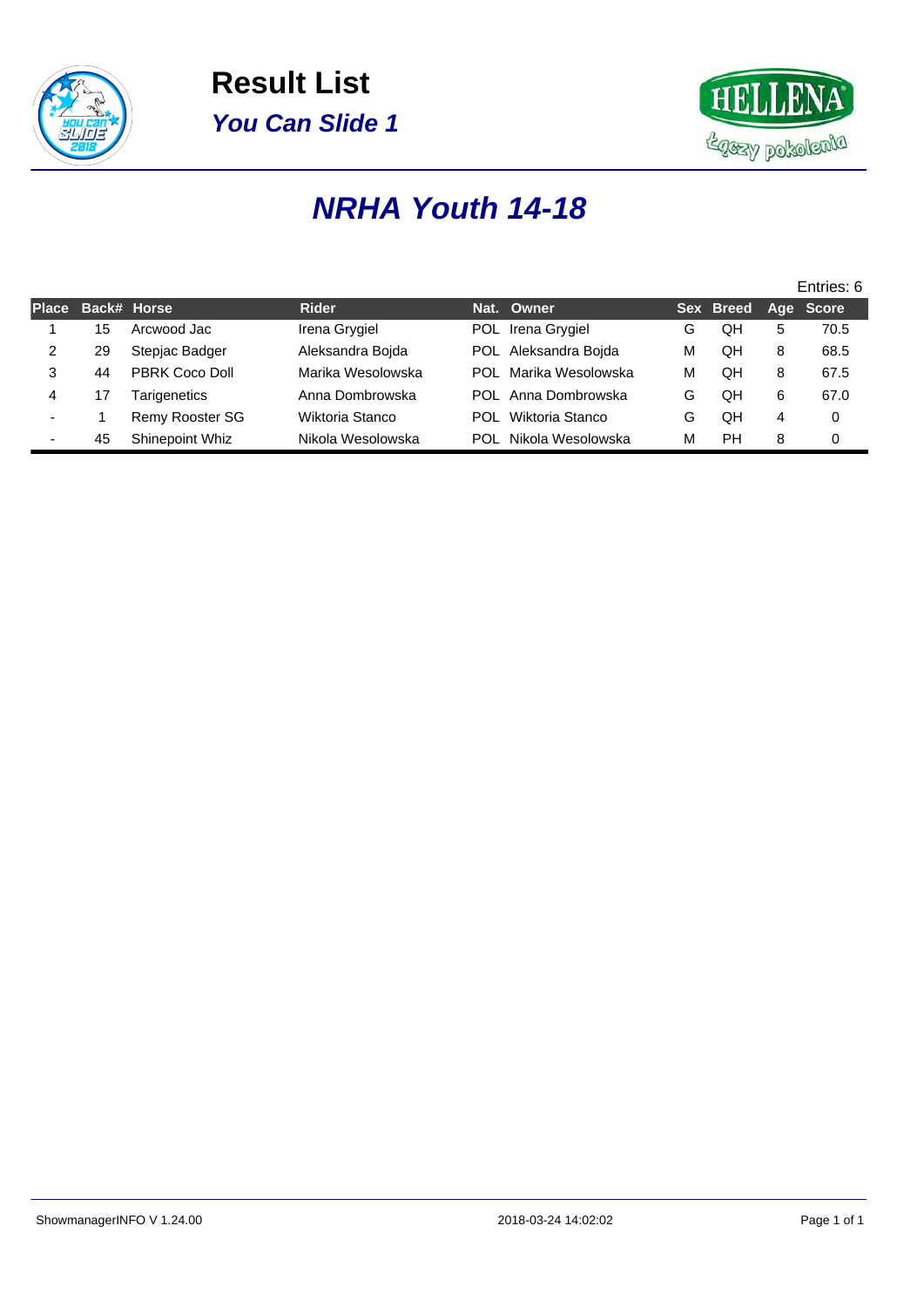



## **All Breed Western Horsemanship Youth 13&Under**

|                   |                          |               |                   |                     | Entries: 2 |
|-------------------|--------------------------|---------------|-------------------|---------------------|------------|
| Place Back# Horse |                          | Rider         | Nat. Owner        | Sex Breed Age Score |            |
|                   | <b>Tejano Revolution</b> | Oliwia Mika   | POL Oliwia Mika   | OΗ                  | 80.5       |
| 40                | Mecoms Way               | Jagoda Pardus | POL Jagoda Pardus | NО                  | 67.0       |
|                   |                          |               |                   |                     |            |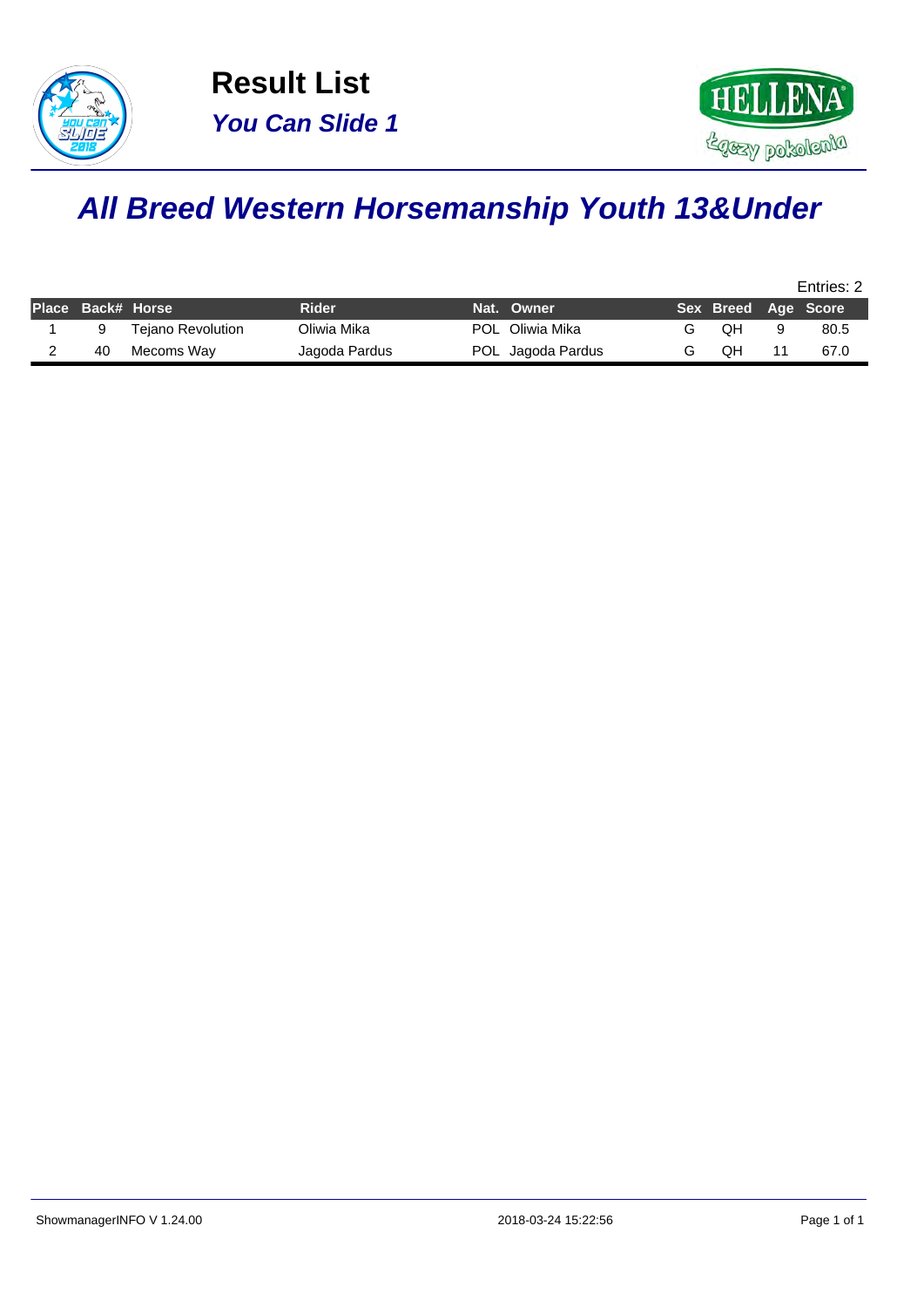



## **All Breed Western Horsemanship Youth 14-18**

|                   |                |                  |                                         |   |                     |   | Entries: 3 |
|-------------------|----------------|------------------|-----------------------------------------|---|---------------------|---|------------|
| Place Back# Horse |                | <b>Rider</b>     | Nat. Owner                              |   | Sex Breed Age Score |   |            |
| 29                | Stepjac Badger | Aleksandra Boida | POL Aleksandra Bojda                    | м | OΗ                  |   | 80.0       |
| 18                | Goldenorima    | Agata Grzywocz   | POL Agata Grzywocz                      |   | QH                  | 4 | 69.0       |
| 46                | Werka          | Julia Steuer     | POL Katarzyna Miśków -<br><b>Steuer</b> | м |                     |   | 58.0       |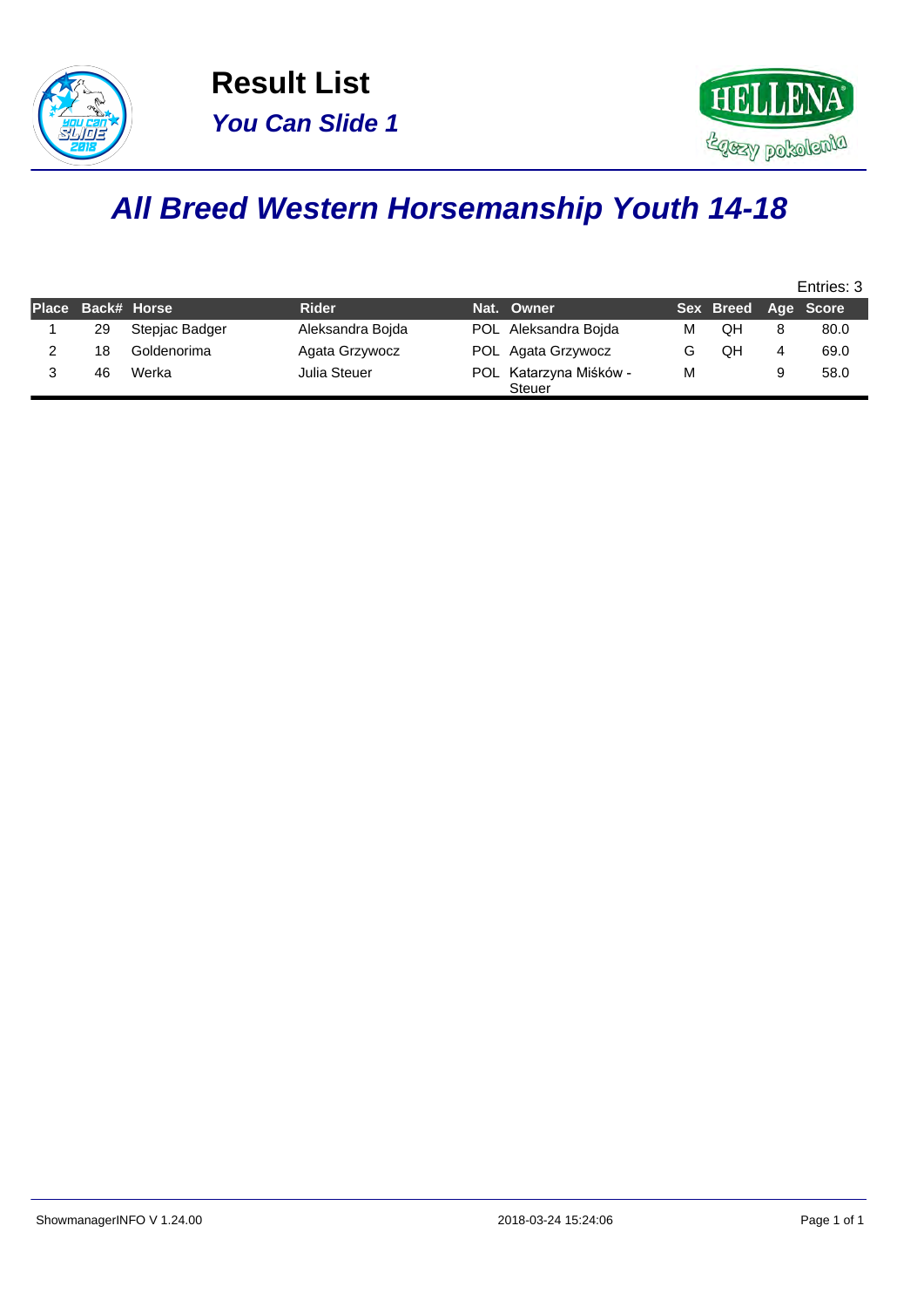



## **NRHA Intermediate Open**

|              |    |                      |                   |            |                         |   |           |   | Entries: 11 |
|--------------|----|----------------------|-------------------|------------|-------------------------|---|-----------|---|-------------|
| <b>Place</b> |    | Back# Horse          | <b>Rider</b>      |            | Nat. Owner              |   | Sex Breed |   | Age Score   |
|              | 43 | Shiner Whiz Olena    | Alicia Kula       |            | POL Katarzyna Roleska   | м | QΗ        | 5 | 72.5        |
|              | 37 | Mercedes Rooster     | Jonas Bujnoch     |            | CZE Simona Vlckova      | S | QH        | 6 | 72.5        |
| 3            | 41 | Hollywannashine      | Adrian Motyka     |            | POL Katarzyna Roleska   | G | QH        | 6 | 72.0        |
| 4            | 34 | <b>Guns At Nite</b>  | Bogdan Czarnik    |            | POL Agnieszka Olchawska | S | QH        | 7 | 71.5        |
| 4            | 16 | Surpriz Me Whiz Chex | Rafal Dolata      |            | POL Wojciech Stachura   | S | QH        | 5 | 71.5        |
| 6            | 35 | Whiznmercedes        | Bogdan Czarnik    |            | POL Agnieszka Olchawska | G | QН        | 5 | 70.5        |
| 7            | 33 | Tinselwood           | Bogdan Czarnik    |            | POL Katarzyna Kaczmarek | S | QН        | 9 | 70.0        |
| 8            | 22 | Hot Smokin Honey     | Marek Misiek      |            | POL Sebastian Bajer     | м | QН        | 8 | 68.5        |
| 8            | 14 | Kam Blossom Heily    | Ewa Marek         | <b>POL</b> | Oliwia Dudzik           | M | QH        | 7 | 68.5        |
| 10           | 19 | JM Junior Mega Rock  | Michal Palka      |            | POL Janusz Milek        | G | QН        | 4 | 67.5        |
|              | 11 | Lean With Hollywhiz  | Vladimir Nekrasov |            | RUS Izabella Zarnawska  | S | QH        | 8 | 0           |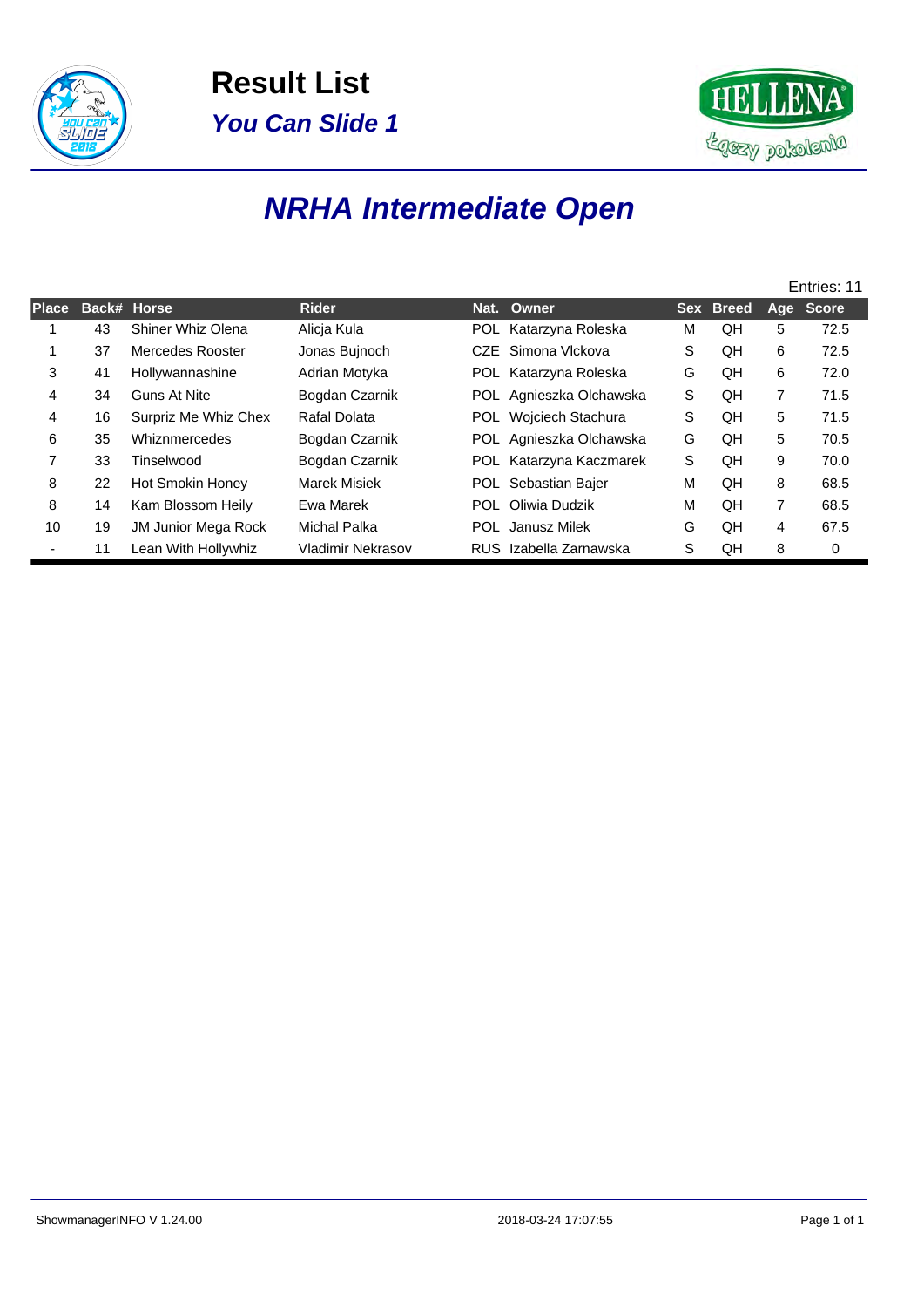



# **All Breed Western Horsemanship Amateur**

|    |                     |                     |                         |                     | Entries: 2 |
|----|---------------------|---------------------|-------------------------|---------------------|------------|
|    | Place Back# Horse   | <b>Rider</b>        | Nat. Owner              | Sex Breed Age Score |            |
| 38 | Casper Shining Moon | Barbora Spukova     | CZE Barbora Spukova     | OН                  | 67.0       |
| 34 | Guns At Nite        | Agnieszka Olchawska | POL Agnieszka Olchawska | OΗ                  | SC         |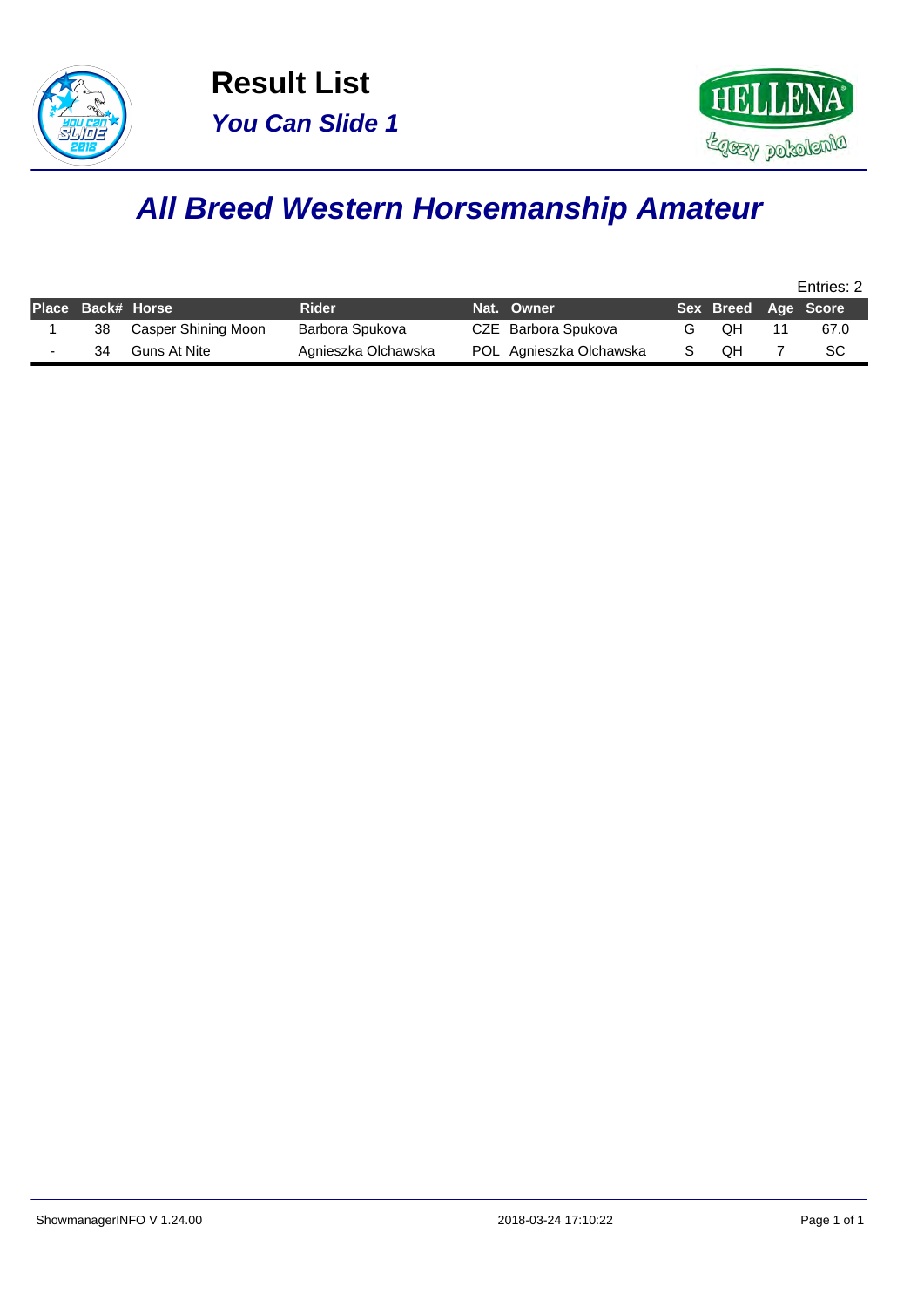



### **NRHA Limited Non Pro**

|                |                   |                            |                         |            |                         |            |              |     | Entries: 16  |
|----------------|-------------------|----------------------------|-------------------------|------------|-------------------------|------------|--------------|-----|--------------|
| <b>Place</b>   | Back#             | <b>Horse</b>               | <b>Rider</b>            | Nat.       | Owner                   | <b>Sex</b> | <b>Breed</b> | Age | <b>Score</b> |
|                | 24                | <b>Sugars Smart Player</b> | Paula Siekanska         |            | POL Paula Siekanska     | S          | QH           | 12  | 71.0         |
| $\overline{2}$ | 27                | Frozen Spookiness          | Andrzej Ciok            |            | POL Andrzej Ciok        | M          | QH           | 5   | 70.0         |
| $\overline{2}$ | 26                | Frozen Slide               | Andrzej Ciok            |            | POL Andrzej Ciok        | M          | QH           | 15  | 70.0         |
| 4              | 30                | Prince Of Palomino         | Wojciech Langner-Lubera | <b>POL</b> | Jolanta Lubera          | S          | <b>PH</b>    | 8   | 69.0         |
| 4              | 39                | Sparky Whiz BB             | Viktor Van Wijngaarden  | POL 1      | Gerrit Van Wijngaarden  | S          | QH           | 4   | 69.0         |
| 6              | 33                | Tinselwood                 | Katarzyna Kaczmarek     |            | POL Katarzyna Kaczmarek | S          | QH           | 9   | 68.5         |
| $\overline{7}$ | 17                | Tarigenetics               | Anna Dombrowska         | POL.       | Anna Dombrowska         | G          | QH           | 6   | 68.0         |
| 8              | 28                | Spook Dun It All           | Kamil Ciok              |            | POL Andrzej Ciok        | G          | QH           | 10  | 67.5         |
| 8              | 5                 | Mr Sparkle Joe             | Henryk Borowczyk        | POL        | Henryk Borowczyk        | S          | QH           | 18  | 67.5         |
| 10             | 44                | <b>PBRK Coco Doll</b>      | Marika Wesolowska       | POL.       | Marika Wesolowska       | М          | QH           | 8   | 66.0         |
| 11             | 45                | Shinepoint Whiz            | Nikola Wesolowska       | POL        | Nikola Wesolowska       | M          | PH.          | 8   | 65.5         |
| 12             | 2                 | JJ O Rima                  | Maciej Stanco           | POL.       | Maciej Stanco           | G          | QH           | 4   | 65.0         |
| 13             | $12 \overline{ }$ | Whiz Jam Royale            | Dominika Klima          | POL.       | Dominika Klima          | G          | QH           | 11  | 64.5         |
|                | 3                 | Shine Hollywood Gun        | Maciej Stanco           | <b>POL</b> | Monika Stanco           | M          | QH           | 5   | 0            |
|                | 20                | A Lot O Rima               | Marcel Dabrowski        | POL.       | Marcel Dabrowski        | М          | QH           | 13  | SC           |
|                | 15                | Arcwood Jac                | Irena Grygiel           |            | POL Irena Grygiel       | G          | QH           | 5   | SC           |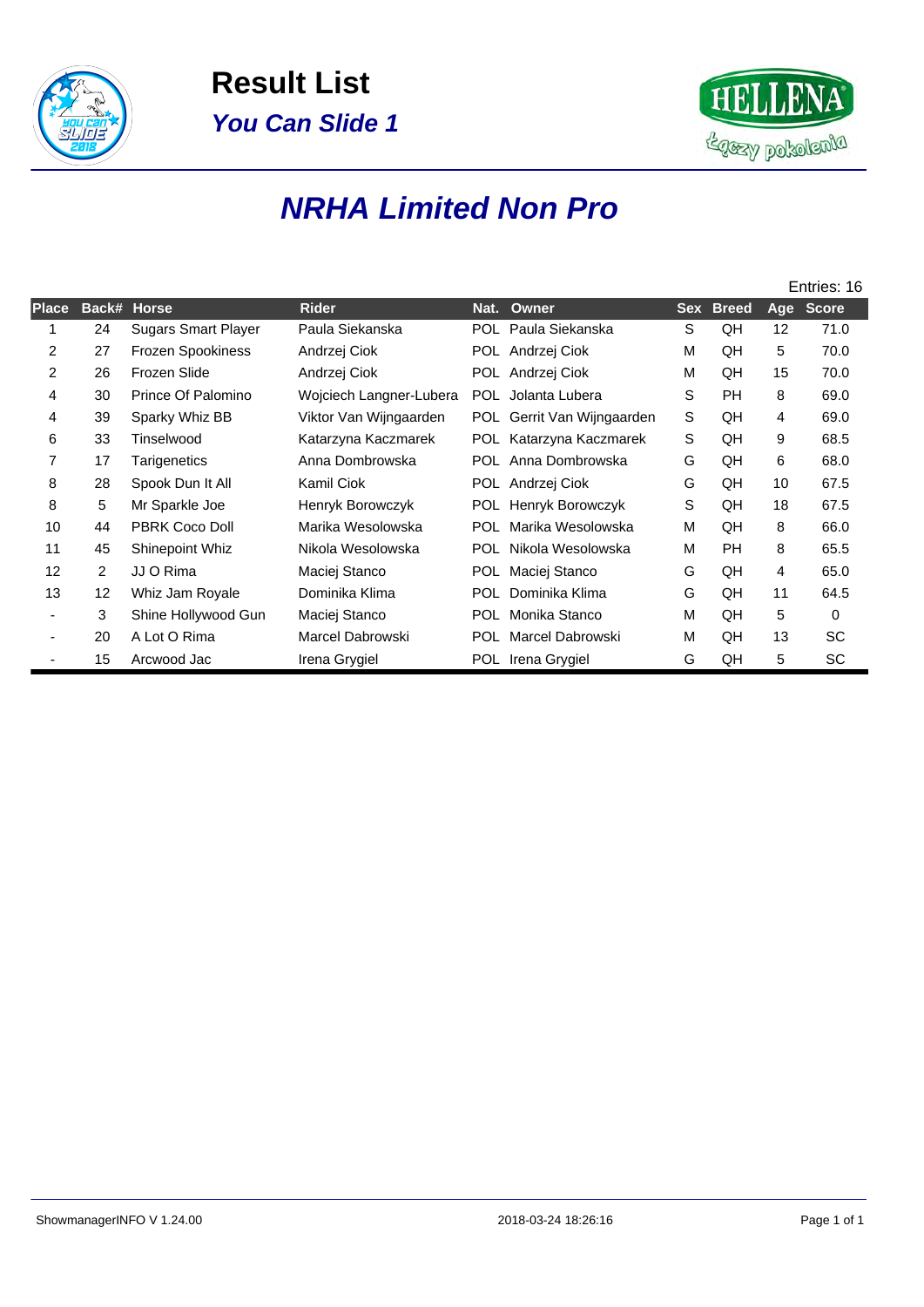



### **All Breed Western Pleasure Youth 13&Under**

|    |                          |                   |  |                                                                               |    |   | Entries: 3          |
|----|--------------------------|-------------------|--|-------------------------------------------------------------------------------|----|---|---------------------|
|    |                          | <b>Rider</b>      |  |                                                                               |    |   |                     |
|    | <b>Tejano Revolution</b> | Oliwia Mika       |  |                                                                               | OН | 9 |                     |
| 40 | Mecoms Way               | Jagoda Pardus     |  | G                                                                             | OН |   |                     |
| 35 | Whiznmercedes            | Wiktor Olchawski  |  | G                                                                             | OΗ | 5 |                     |
|    |                          | Place Back# Horse |  | Nat. Owner<br>POL Oliwia Mika<br>POL Jagoda Pardus<br>POL Agnieszka Olchawska |    |   | Sex Breed Age Score |